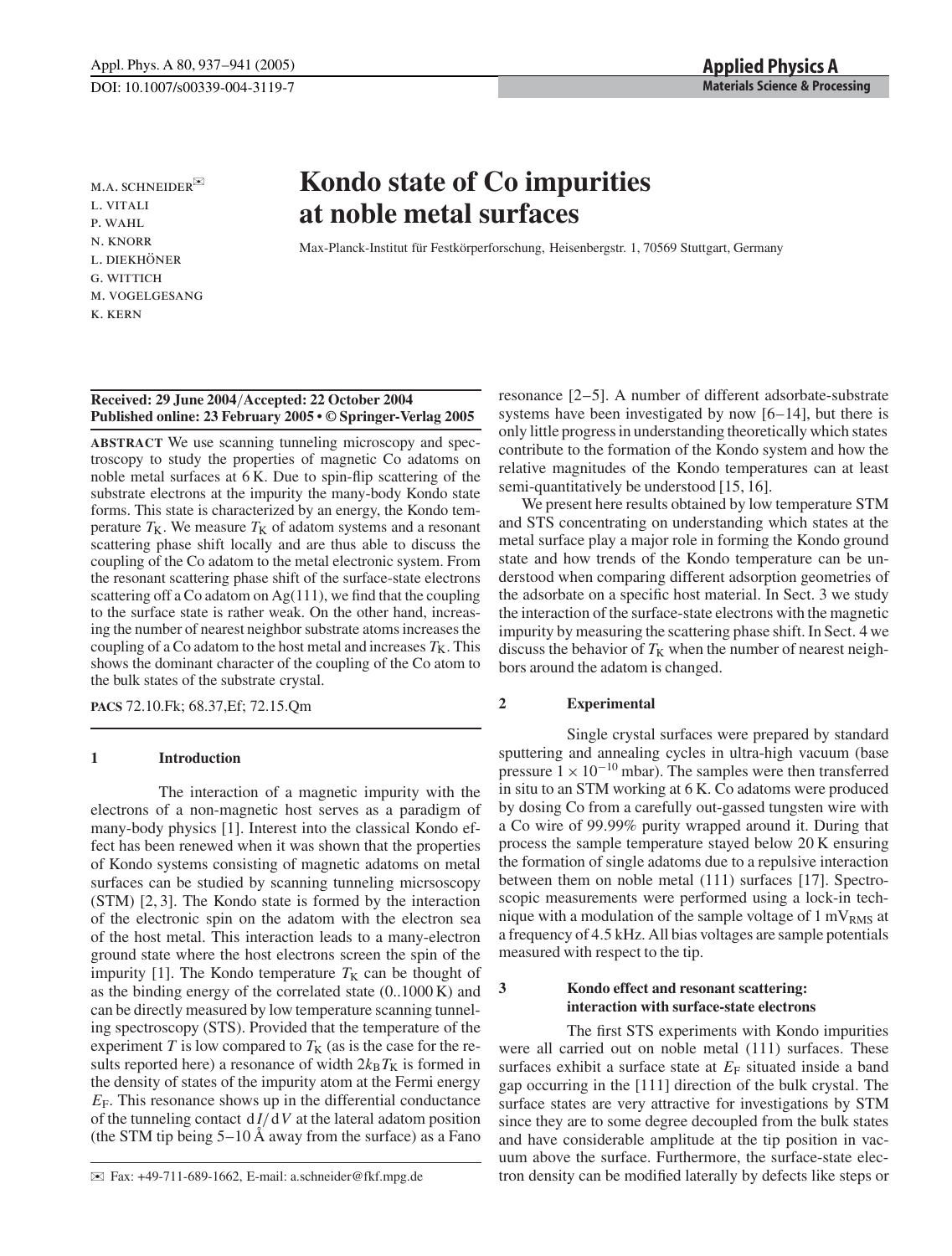adatoms. Manoharan et al. studied the behaviour of an atomby-atom assembled elliptical resonator on Cu(111) where a Co adatom was put into one of the foci. They found a Kondo resonance not only on the adatom but also some 70 Å away in the empty focus [7]. The resonator confined the surface-state electrons and many theoretical treatments looked at the consequences of the interaction of a surface magnetic impurity with a two-dimensional electron gas [18–21]. Obviously, there is some interaction with the surface state, otherwise the "quantum mirage" [7] would not work. At the heart of the theoretical examination is the idea that the mirage is due to a special phase-shift the scattering electrons acquire when scattering off the impurity [18]. According to Nozières a Kondo impurity that is spin-screened in its ground state acts like a potential scatterer with a resonant level at the Fermi energy [22]. Electrons scattering off the impurity acquire an energy dependent phase shift which increases by  $\pi$  when crossing the resonance energy. Such a scattering phase shift can of course be sensed in the far field of the scatterer, as long as the electrons keep their phase coherence [23]. The existence of an interaction between surface-state electrons and the magnetic impurity does not automatically mean that surface-state properties determine the Kondo temperature or the line shape of the Kondo resonance STS spectrum. The latter is – at least for Co on  $Ag(111)$  – not the case, as we will demonstrate in the following.

In Fig. 1 we show the results obtained by STM and STS on a Co impurity on  $Ag(111)$ . In the topograph (Fig. 1a) the Co adatoms are imaged as protusions for all practical tunneling voltages  $(\pm 1 \text{ V}, \text{ at higher voltages the adatoms tend to})$ be moved by the STM tip). There are also defects imaged as depressions, these are non-magnetic adsorbates or impurities that are situated in the first surface layer. The  $dI/dV$  spectrum on the Co adatom shows in the case of Co on Ag(111) an anti-resonance (Fig. 1b). In general the line shape is a Fano resonance [2–5] given by:

$$
\frac{\mathrm{d}I}{\mathrm{d}V} \propto \frac{(q+\varepsilon)^2}{1+\varepsilon^2} \tag{1}
$$



**FIGURE 1** (a)  $(40 \text{ nm} \times 50 \text{ nm})$  STM-topography of 2 Co adatoms and a surface layer impurity on Ag(111). The defects are surrounded by interference patterns caused by electron scattering. (**b**)  $dI/dV$  spectrum taken with the tip positioned directly on top of the adatom (*open symbols*). The Kondo temperature  $T_K$  is obtained from a fit of the data to (1) (*solid line*)

where  $\varepsilon = \frac{eV - \varepsilon_K}{\Gamma}$  is the normalized energy and  $\varepsilon_k$  is the position of the resonance of width  $\Gamma$  relative to the Fermi energy. We identify the Kondo temperature  $T_K$  with the half width  $\Gamma/k_B$  of the measured resonance. For Co on Ag(111) we find an average value of  $T_K = 92 \pm 6$  K [12], which has been confirmed by Limot and Berndt [24]. The intrinsic surface impurities which are imaged as depressions show no feature near the Fermi level and will therefore be used as a reference nonmagnetic scatterers.

Both defects are surrounded by an interference pattern caused by the density modulation in the two-dimensional electron gas 2DEG of the surface-state electrons [25]. These local density of states (LDOS) oscillations can be understood in terms of electrons that are emitted from the tip and are scattered back with a certain phase relation [26]. Accordingly one can write the varying part of the LDOS  $\Delta \varrho(r, E)$  caused by s-wave scattering as:

$$
\Delta \varrho(r, E) = L_0 \left( 1 - \frac{1}{4\pi} \Im \left( \frac{e^{i2\delta(E)} - 1}{2i} H_0^2(k(E)r) \right) \right) \tag{2}
$$

where  $L_0$  is the density of states for a 2DEG,  $\delta(E)$  is the scattering phase shift,  $k(E)$  the dispersion of the surface state,  $H<sub>0</sub>(x)$  is the zeroth-order Hankel–function, and  $\mathfrak{I}$ () denotes the imaginary part. For  $kr > 1$  the simpler formula given by Heller et al. [26] can be used. From the LDOS one obtains the tunneling current as:

$$
I(r, V) \propto e^{-A\sqrt{\Phi_z}} \int\limits_0^{eV} \Delta \varrho(r, E) dE
$$
 (3)

where the constant *A* is  $1.025 \text{ Å}^{-1}$  *eV*<sup>-1/2</sup>. By setting  $I(r, V) = \text{const.}$  (3) can be inverted to give the constant current topography  $z(r, V)$ .

From the experiments with the so-called "quantum corrals" [25] it is known that an adatom acts predominantly as an absorptive scatterer. Therefore the adatom scattering pattern can be very well described by a purely imaginary phase shift [26]. For a Kondo impurity we combine the elastic resonant phase shift with the absorptive contribution and write the scattering phase shift as [12, 18]:

$$
\delta(E) = \frac{\pi}{2} + \arctan\left(\frac{E - \varepsilon_{\rm K}}{k_{\rm B}T_{\rm K}}\right) + \delta_{\rm bg} + \mathrm{i}\delta_{\rm ab} \,. \tag{4}
$$

The arctan term is due to the resonant scattering at the Kondo impurity. It is not present for a non-magnetic impurity for which we in the following assume an energy independent complex phase shift. For impurities at surfaces it was argued that a "background" phase shift  $\delta_{bg}$  should be considered caused by other resonances near the Fermi level [18]. The last term  $\delta_{ab}$  which reflects absorptive scattering is responsible for the difficulty to detect the elastic part of the phase shift in the wave pattern around an impurity (Fig. 1a) [25, 26]. To demonstrate this and to motivate the following analysis we compare in Fig. 2 the bias dependence of the wave pattern of the calculated constant current topography  $z(r, V)$  around a Co adatom with that around a non-magnetic impurity. The Co adatom is characterized by an energy dependent scattering phase shift according to (4) in which we use  $\varepsilon_k$  and  $T_k$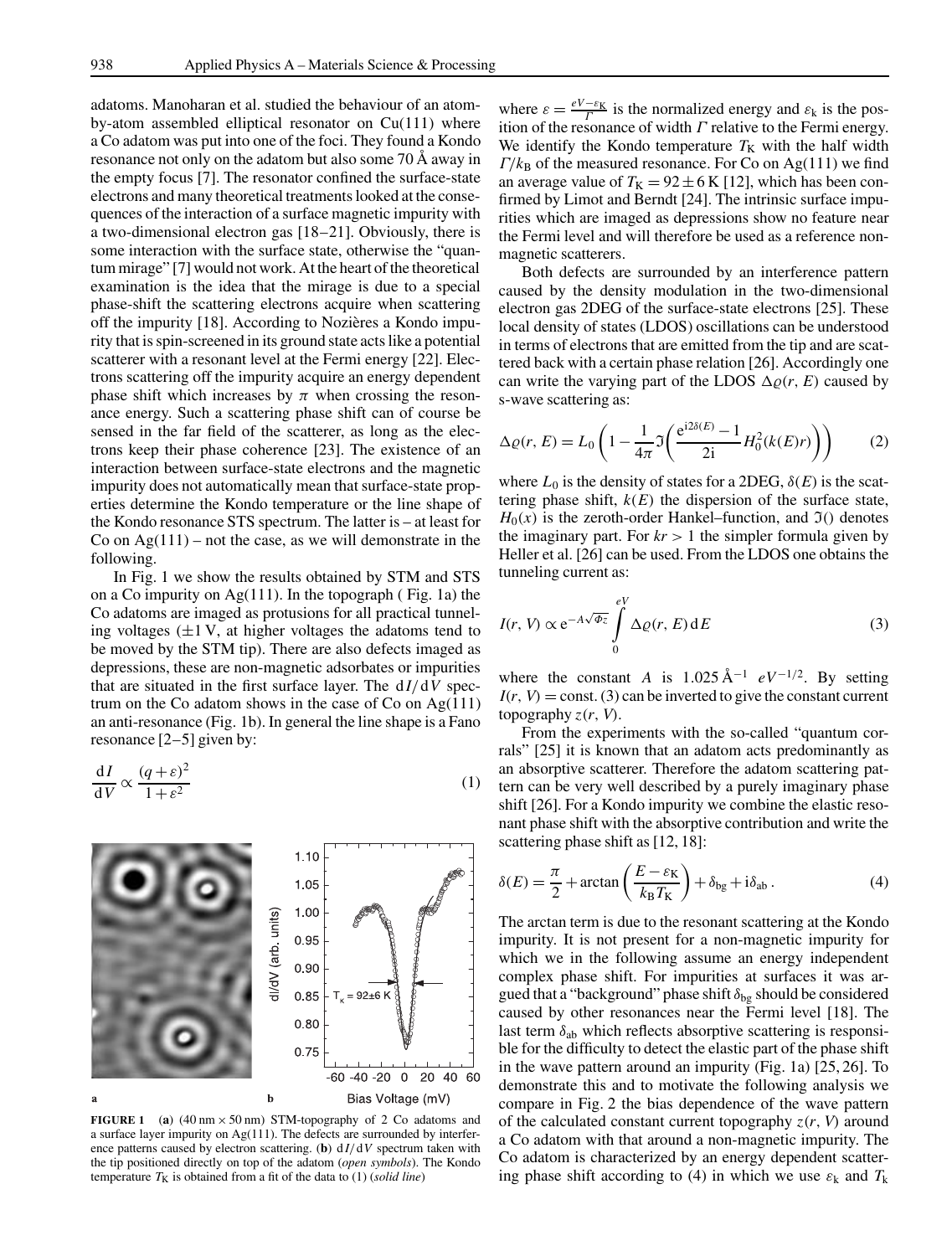

**FIGURE 2** Calculated topography  $z(r)$  around a Kondo impurity and a nonmagnetic impurity for three different bias voltages *V* near the Fermi energy. An energy dependent phase shift  $\delta(E)$  (4) is used to calculate the constant current topography around the Kondo impurity whereas an energy independent phase shift is used for the non-magnetic impurity. Due to absorptive scattering at the impurities the position of the maxima is a relatively insensitive measure of the elastic phase shift, the amplitude ∆*z*, however, varies in magnitude as function of bias voltage to an extent measurable by STM

as determined from the on-atom spectrum (Fig. 1b) and the values for  $\delta_{bg}$  and  $\delta_{ab}$  which will follow from the full analysis (see below). The non-magnetic impurity is characterized by an energy independent complex phase shift  $\delta_{\text{imp}}$ . As shown in Fig. 2 due to the strongly absorptive scattering of the impurities the elastic part of the phase shift  $\delta(E)$  of the Co adatom which varies by  $\pi$  when sweeping the energy across the Fermi level produces hardly any difference in the positions of the oscillation extrema compared to those of the non-magnetic impurity. However, in direct comparison to the non-magnetic impurity the wave amplitude around a Kondo impurity varies with bias voltage to a degree which can be detected by STM. Therefore we define the oscillation amplitude ∆*z*(*V*) as being the height difference between the first maximum and second minimum of the oscillation pattern of the constant-current topography as function of bias voltage. We note ∆*z* is measured 3 to 6 nm away from the scatterer in a region where no Kondo signature can be detected in d *I*/d*V* spectra and that ∆*z* is purely related to the electrons in the surface state. The measurement of the ratio  $\Delta z_{\text{Co}}/\Delta z_{\text{imp}}$  between the amplitudes around Co adatoms and non-magnetic impurities as function of bias *V* is shown in Fig. 3a. We find a characteristic voltage dependence which is caused by the resonance behavior of  $\delta(E)$  of the Kondo impurity and reflects the interaction of surface-state electrons with the Co adatom. Δ*z*<sub>Co</sub>/Δ*z*<sub>imp</sub> can now be used to fully determine the phase shift around a Co adatom at each energy point. To this end we fit the experimental data to the same quantity calculated from the inversion of (3) using the LDOS of (2) with a phase shift  $\delta(E)$  according to (4) for the Co adatom and a complex energy independent phase shift  $\delta_{\text{imp}}$  for the non-magnetic impurity. Following [26] we set the real part  $\mathcal{R}(\delta_{\text{imp}}) = \frac{\pi}{2}$ . Since the dispersion  $k(E)$ ,  $T_K$ , and  $\varepsilon_K$  are known, we are left with three fit parameters:  $\delta_{\text{bg}}$  which determines the line shape of  $\Delta z_{\text{Co}}/\Delta z_{\text{imp}}$ ,  $\delta_{ab}$  which determines the depth of its minimum, and  $\mathfrak{I}(\delta_{\text{imp}})$ 





**FIGURE 3** (**a**) Measured dependence of the normalized wave amplitude ∆*z*Co/∆*z*imp as function of energy. The line is a fit given by the ratio of the calculated constant current topographies as in Fig. 2 using  $\delta_{bg} = -0.24\pi$  and  $\delta_{ab} = 0.97$  in (4) for the Co adatom. (**b**) calculated  $dI/dV$  spectrum at fixed positions according to the phase shift of (4). The line shape when reaching the apparent periphery of the adatom (∼ 0.5 nm) is not converging towards the lineshape measured in Fig. 1b. (slowly varying background subtracted)

which determines its value for bias voltages far from the Fermi energy. We obtain  $\delta_{bg} = -0.24\pi$  and  $\delta_{ab} = 0.97$  for the Co impurity and  $\delta_{\text{imp}} = \frac{\pi}{2} + 2.1i$  for the non-magnetic impurity (Fig. 3a).

A scattering problem is completely determined by the knowledge of the energy dependent scattering phase shift. Therefore we can analyze the corresponding line shape  $dI/dV(r, E) \sim \Delta \rho(r, E)$  as function of distance *r* due to the surface-state electrons interacting with the Kondo impurity. The result is shown in Fig. 3b. We see that the line shape oscillates with distance as expected from the work of Ujsaghy et al. [4]. However, the line shape for  $r \to 0$  does not converge towards the measured dip (Fig. 1b). At 1 nm distance the line shape is clearly asymmetric and becomes peak-like at even shorter distances. We arrive at the important conclusion that for Co on Ag(111) the line shape that is measured at the position of the adatom is not determined by the interaction of the Co adatom with the surface-state electrons. This makes it unlikely that  $T_K$  is determined by the surface state. For the experiment of the "quantum mirage", i.e., Co on Cu(111), Fiete et al. obtain a phase shift given by the background phase  $\delta_{bg} = -0.25\pi$  [18]. An analysis like the one shown in Fig. 3b for Co on  $Cu(111)$ yields also a line shape that does not fully correspond to the one measured at the adatom position. However the difference is not that striking, here a more careful examination is needed.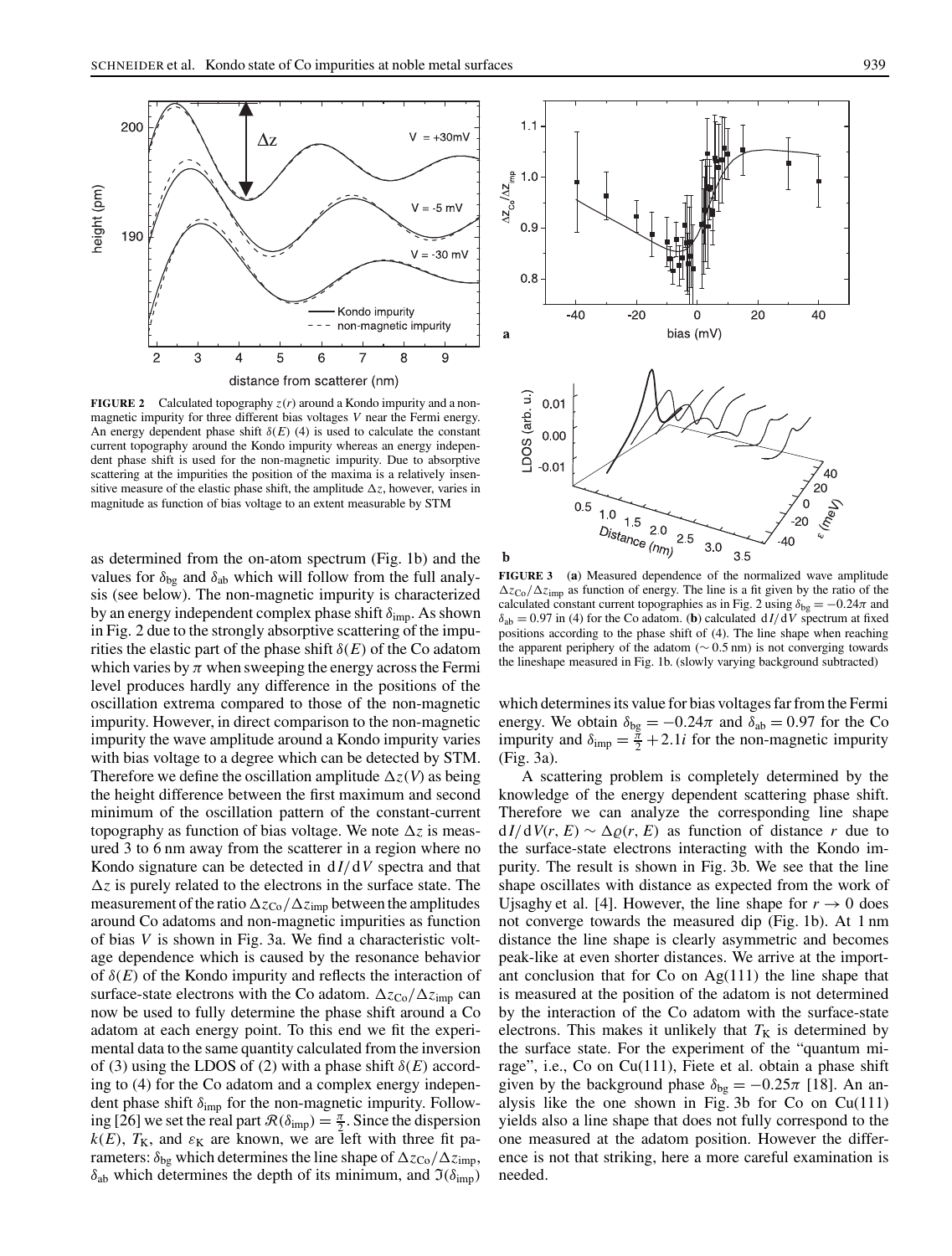In the Kondo model,  $T_K$  is given by an exponential dependence on the density of states at the Fermi level  $\rho_F$  and the antiferromagnetic coupling  $J(J>0)$  between the impurity spin and the spins of the host electrons:[1]

$$
T_{\rm K} \propto \mathrm{e}^{\frac{-1}{2J_{\rm CP}}} \,. \tag{5}
$$

Since this is a very sensitive dependence on the electron density at a certain site, one would expect a variation of  $T_K$  if the Co adatom is placed in the density modulations caused e.g., by a step edge. Completely analogous to the findings of Limot and Berndt who investigated this for Co on Ag(111) [24] we also do not find a dependence of  $T_K$  on the position of the Co adatom on Cu(111), Ag(111) or Au(111). Furthermore, an attempt to correlate the finding  $T_K^{\text{Cu}(111)}$  <  $T_{\rm K}^{\rm Au(111)} < T_{\rm K}^{\rm Ag(111)}$  for Co adatoms with properties of the surface states of the three surfaces is not successful: the density of states in a 2DEG is proportional to the effective mass, which means that  $Cu(111)$  and  $Ag(111)$  should have rather similar  $T_K$ . Similar discrepancies can be found when looking at the surface-state binding energies or the projected bulk band edges at  $\overline{\Gamma}$  of the surface brillouin zone. The conclusion from these observations is that apparently the coupling *J* between the impurity spin of the Co 3*d* orbital and the surface-state electrons is rather small. The small coupling constant is consistent with findings of ab initio calculations of  $Co$  on  $Cu(111)$ in the framework of Green functions-KKR theory [27].

#### **4 Tuning the Kondo temperature: interaction with bulk-state electrons**

In the preceding section we have elucidated the role of a surface state in forming the Kondo many-body state. We now want to show that the Kondo temperature of magnetic surface impurities can be tuned by varying the strength of the chemical bond to the host metal crystal, i.e., the number of nearest neighbors to the impurity. This is achieved by either adsorbing the magnetic atom on different crystal faces, or by manipulating the adatom to a specific binding site (e.g., a step edge) with the tip of the STM. In effect this is similar to what can be realized by tuning the coupling of a quantum dot in the Kondo regime to the connecting leads [28]. We focus here on the Kondo system Co/Cu. Since the data is taken at adsorption sites with different (if any) weight of a surface state at  $E_F$  the scaling of the Kondo temperatures with the number of nearest neighbors shows the dominant character of the coupling of the impurity to the bulk states of the crystal also for  $Co/Cu$ . By manipulating a Co atom on  $Cu(111)$  to the rising step edge of the terrace it is adsorbed on we change its number of nearest neighbors from three to five. Furthermore near a step edge the surface state at  $E_F$  present on the Cu(111) is quenched. The  $dI/dV$  spectrum on the Co atom is shown in Fig. 4a. It has been obtained by subtracting the spectrum taken on the lower terrace some nm away from the step edge from that taken on top of the adsorbed atom. Apparently the step edge itself reduces the LDOS characteristically near the Fermi level for a large range of negative bias values. However, superimposed on that reduction of the signal is a small dip that we fit with the function given by (1). Due to the step influence there is a somewhat larger uncertainty in the obtained  $T_K$  value:



**FIGURE 4** (**a**) Kondo resonance for a Co adatom bound to a step edge at Cu(111). The line is a fit to (1) and results in  $T_K \sim 105$  K. Kondo temperatures of Co adatoms on Cu surfaces vs. number of nearest neighbors *n* at the specific surface or adsorption site.  $n = 3$ : Co on Cu(111);  $n = 4$ : on Cu(100);  $n = 5$ : at a step edge on Cu(111);  $n = 12$ : as substitutional bulk impurity (from [30])

 $T_{\rm K} = 105 \pm 40$  K. Using additional data from [11] for Co on the (111) and (100) surfaces, we can establish a trend that on copper surfaces the Kondo temperature rises with increasing coordination of the adsorbate. This is shown in Fig. 4b. We find that to a first approximation  $\ln T_K$  varies linearly with  $1/n$ where *n* is the number of nearest neighbors of the adsorbate. A recently published result of  $T_K$  of Co in the first layer of the Cu(111) surface also fits into that scaling behavior [29]. Since for the different results on the Cu(111) surface  $\rho_F$  is essentially constant, we come to the conclusion that  $J \propto n$  in (5).

This result provides a microscopic view on the parameter *J*. The Kondo Hamiltonian leading to (5) uses *J* as an effective parameter describing the strength of the on-site spin interaction of impurity and conduction band electrons. Microscopically this interaction is mediated by the chemical bond of the impurity to the substrate. Employing a tight-binding picture, one could argue that the more bonds there are the stronger the interaction becomes. In consequence *J* becomes proportional to the number of bonds. However, in this simplistic view the coupling strength per bond is a constant characteristic of the Co–Cu system and does not reflect e.g., the fact that binding lengths vary between the various surface systems. Also, as one can see from the results of the Anderson model in which J becomes a function of energetic position and width of the magnetic impurity level, an increase in hybridization can produce much more subtle effects than just a monotonous increase in *J* [1]. Therefore a thorough investigation how the local (chemical) environment of the impurity determines its magnetic properties is still needed. It should lead to an explanation of the relative Kondo temperatures not only of the Co/Cu system but also of the Co surface impurity on different noble metal surfaces. Based on our results such an explanation need not consider the role of surface states but should incorporate the basic scaling idea demonstrated here for Co on Cu where a change of the number of neighboring substrate atoms induces a systematic change in the Kondo temperature of the adsorbate system.